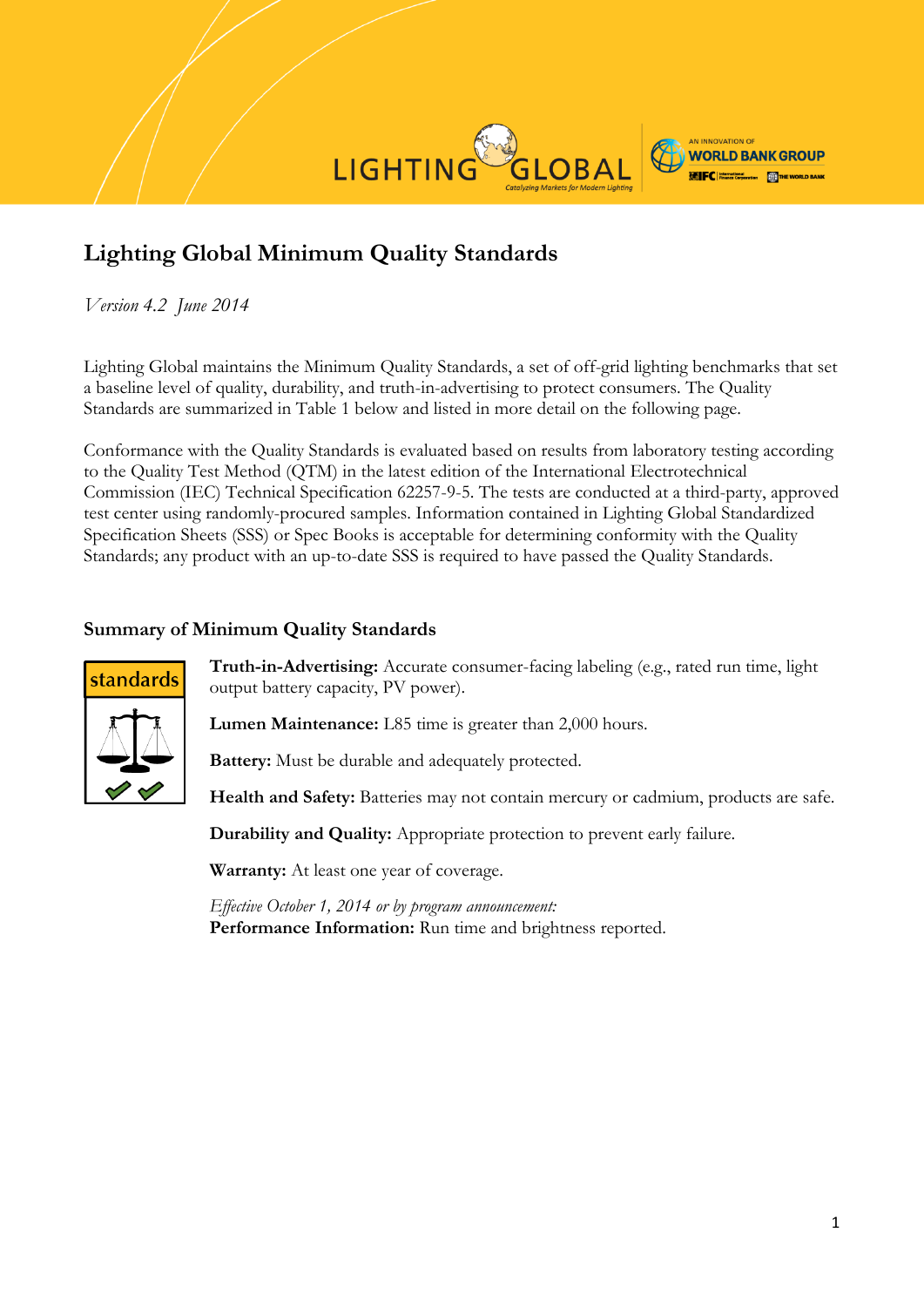| Category <sup>a</sup>          | Metric                                                                  | <b>Quality Standard</b>                                                                                                                                                                               |                                                                                                               |  |
|--------------------------------|-------------------------------------------------------------------------|-------------------------------------------------------------------------------------------------------------------------------------------------------------------------------------------------------|---------------------------------------------------------------------------------------------------------------|--|
|                                | Manufacturer                                                            | Accurately specified                                                                                                                                                                                  |                                                                                                               |  |
|                                | Product Name &<br>Model #                                               | Accurately specified                                                                                                                                                                                  |                                                                                                               |  |
| Truth                          | <b>Light Output</b>                                                     | If reported, accurately specified <sup>c</sup>                                                                                                                                                        |                                                                                                               |  |
| In<br>Advertising <sup>b</sup> | Lamp Type                                                               | If reported, accurately specified                                                                                                                                                                     |                                                                                                               |  |
|                                | Run Time                                                                | If reported, accurately specified <sup>c</sup>                                                                                                                                                        |                                                                                                               |  |
|                                | Charger Rating                                                          | If reported, charger power rating accurately specified<br>(e.g. PV power or mechanical charge time)                                                                                                   |                                                                                                               |  |
|                                | Other Aspects                                                           | If reported, accurately specified                                                                                                                                                                     |                                                                                                               |  |
| Lumen<br>Maintenance           | Lumen Maintenance at<br>$2,000$ hours                                   | $\geq$ 85% of specified light output at 2,000 hours OR<br>$\geq$ 95% of specified light output at 1,000 hours<br>(depreciated at highest setting)                                                     |                                                                                                               |  |
| Health and<br>Safety           | <b>AC-DC Charger Safety</b>                                             | Any included AC-DC charger carries approval from a<br>recognized consumer electronics safety regulator <sup>d</sup>                                                                                   |                                                                                                               |  |
|                                | Hazardous<br>Substances Ban                                             | No battery may contain cadmium or mercury at levels greater than<br>trace amounts                                                                                                                     |                                                                                                               |  |
| Battery                        | <b>Battery Protection</b>                                               | Protected by an appropriate charge controller that prolongs battery life<br>and protects the safety of the usere                                                                                      |                                                                                                               |  |
|                                | <b>Battery Durability</b>                                               | 5 of 6 samples must pass the battery storage durability test as defined<br>in IEC 62257-9-5 Annex BB                                                                                                  |                                                                                                               |  |
|                                | Physical Ingress<br>Protection                                          | <b>Fixed Outdoor</b>                                                                                                                                                                                  | IP5x                                                                                                          |  |
|                                |                                                                         | Others                                                                                                                                                                                                | IP2x                                                                                                          |  |
|                                |                                                                         | <b>All PV</b> Modules                                                                                                                                                                                 | IP4x                                                                                                          |  |
|                                | Water Protectionf                                                       | Fixed Indoors                                                                                                                                                                                         | No requirement                                                                                                |  |
| Quality and<br>Durability      |                                                                         | Portable Separates                                                                                                                                                                                    | Occasional rain:<br>IPx1 OR technical equivalent OR with warning label                                        |  |
|                                |                                                                         | Portable Integrated                                                                                                                                                                                   | Frequent rain:<br>IPx3 OR technical equivalent OR IPx1/equivalent +<br>warning label                          |  |
|                                |                                                                         | Fixed Outdoor                                                                                                                                                                                         | Permanent outdoor exposure:<br>IPx5 OR IPx3 AND circuit protection                                            |  |
|                                |                                                                         | All PV Modules                                                                                                                                                                                        | Outdoor rooftop installation:<br>Modified IPx4 OR circuit protection                                          |  |
|                                |                                                                         | Fixed Indoors                                                                                                                                                                                         | No requirement                                                                                                |  |
|                                | Drop Test                                                               | Others                                                                                                                                                                                                | 5 out of 6 samples are functional after drop test (1)<br>m onto concrete); none result in dangerous failuresh |  |
|                                | Soldering and<br><b>Electronics Quality</b>                             | Pass soldering and electronics inspection; the maximum prevalence of<br>bad solder joints, poor wiring or overall workmanship failure is 1 out<br>of 6 samples in each category                       |                                                                                                               |  |
|                                | Switch, Gooseneck,<br>Connector, and Strain<br><b>Relief Durability</b> | 5 out of 6 samples are functional after 1000 cycles (switch, connector,<br>gooseneck tests); 5 out of 6 samples are functional (strain relief test);<br>None result in dangerous failures (all tests) |                                                                                                               |  |
| Warranty                       | Minimum Warranty<br>Terms                                               | Accurately specified and consumer-facing; minimum coverage of at<br>least one year on manufacturing defects under normal use, including<br>the battery. Details are noted below.                      |                                                                                                               |  |

#### **Table 1. Lighting Global Minimum Quality Standards**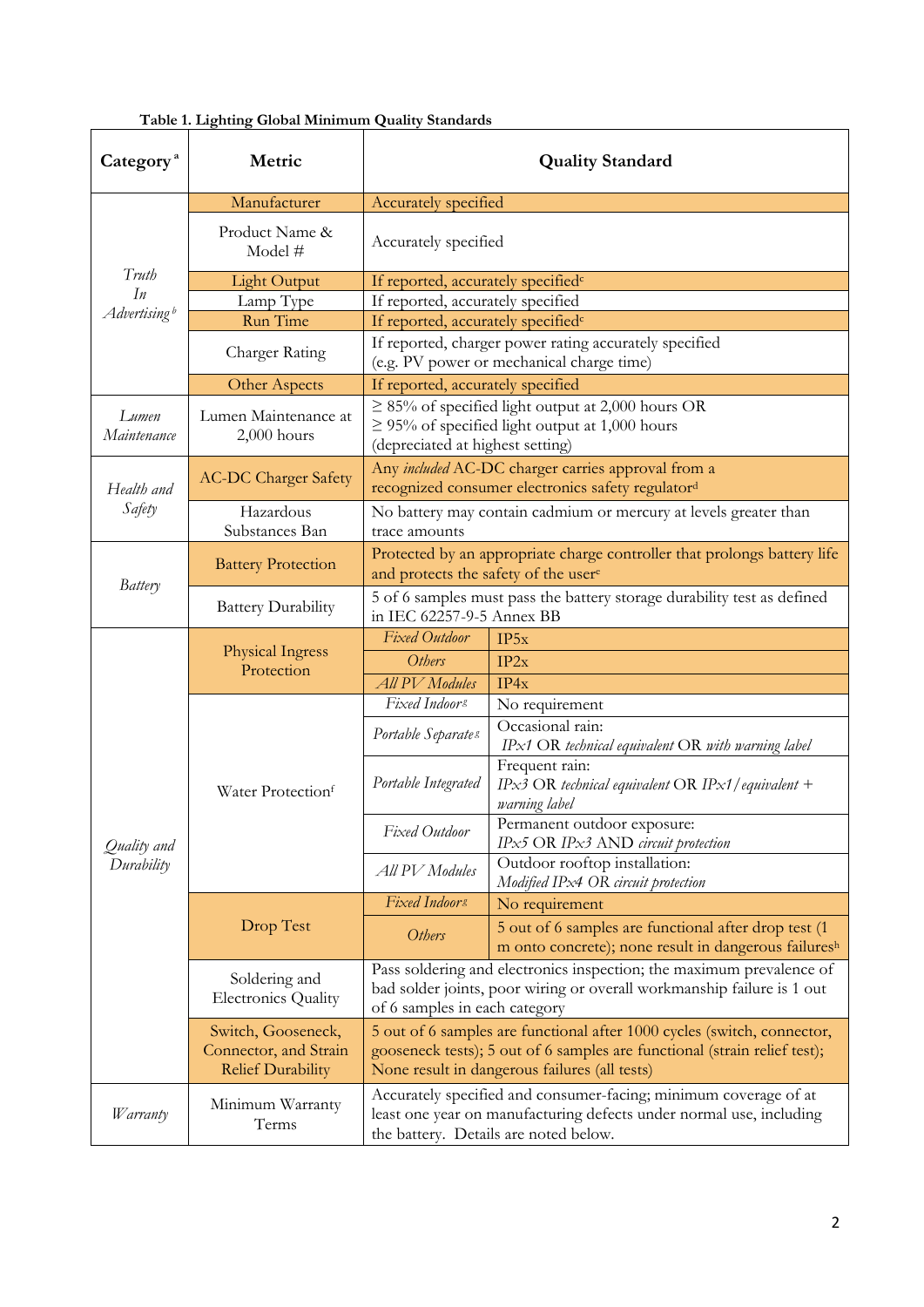### **Warranty Requirements Details**

To meet the Standard, Lighting Global requires that the following guidelines be followed when presenting and offering a warranty:

- The minimum warranty period is one year from the time of purchase by the end-user.
- The warranty must cover the entire product, including the battery.
- The warranty must cover, at a minimum, manufacturing defects that impede operation under normal use and protection from early component failure.
- The consumer-facing warranty must explain how the consumer can access the warranty (return to point of purchase/distributor/service center, call or SMS a number, etc.), how the warranty will be executed (repair, replacement, etc.) and should advise the customer to inquire about the warranty terms prior to purchase.
- Full terms of the warranty must be available to the consumer in writing in a way that enables the end user to verify and understand the terms of the warranty prior to purchase. The written information should be in a regionally appropriate language. Consumer-facing warranties could be included on the product box or on a warranty card that is easily accessed prior to purchase.

Note that this is a *Minimum* Standard and it is up to the discretion of manufacturers and distribution partners to exceed the basic protection offered in these terms to differentiate the best quality products in the market.

#### **Other Notes**

<sup>a</sup> If a product fails on any aspect at any point during testing, even if not during the specific test used to evaluate that aspect, the product will still fail on the basis of that aspect. For example, if a switch stops functioning on a product while its luminous flux is being measured, this failure would be included in the count of failures for the switch test.

<sup>b</sup> Numeric aspects, such as light output and run time, must deviate no more than 15% from advertised ratings (though it is always acceptable if actual performance is better than advertised). Any description of the product that appears on the packaging, inside the package and in any other medium (internet, etc.) should be truthful and accurate. No statements should mislead buyers or end users about the features or utility of the product.

<sup>c</sup> Effective October 1, 2014 (or by program announcement), all manufacturers will be required to present performance metrics (brightness/light output and runtime) on product packaging and other relevant consumerfacing materials to enable consumers and distributors to compare products and make educated choices.

<sup>d</sup> Approved marks: UL or similar

<sup>e</sup> Table 2 contains recommended battery deep discharge protection voltages and minimum battery voltages during testing and Table 3 contains recommended battery overcharge protection voltages and maximum battery voltages and cell temperatures specific to the five common types (i.e., chemistries) of batteries. These default values are used when determining appropriate charge controller behavior, unless alternate appropriate design values are provided by the battery manufacturer for the deep discharge protection voltage cutoff, overcharge protection voltage cutoff or maximum cell temperature. Note that the voltage specifications for nickel-metal hydride batteries only apply in cases where more than one cell is wired in series.